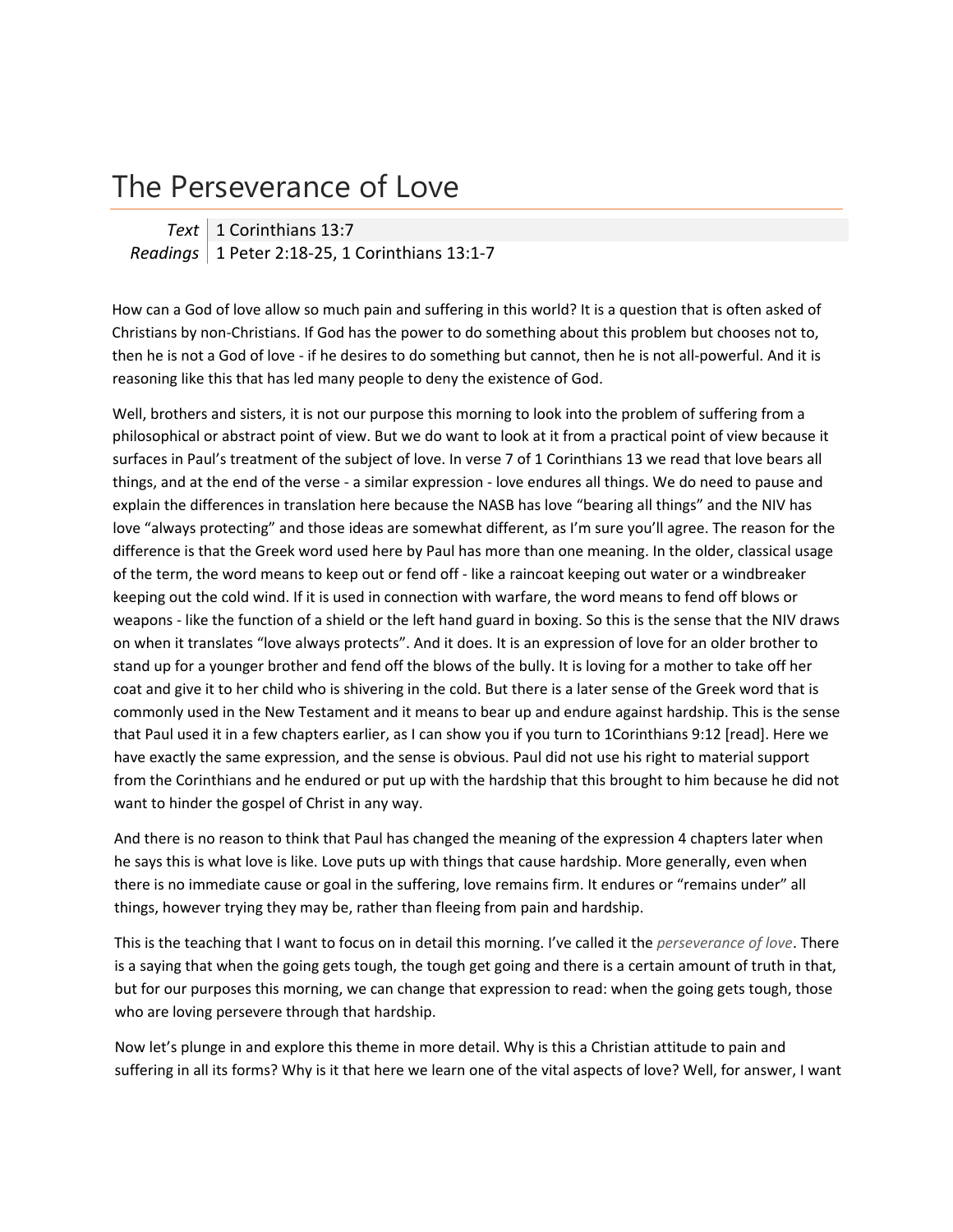us to turn to the passage we read from 1 Peter 2. It's an amazing passage in many respects, but let's look at it in terms of those questions. The first response we can make is **that our example and motivation is Christ himself**. Peter is speaking in this passage about a particular type of suffering. Servants suffering at the hands of unjust masters. Harsh treatment, unfair treatment by authority figures and we can read into there by analogy - harsh treatment of children by domineering and abusive parents - harsh, unfair treatment of employees by the boss (and remember, there were no unions in those days), or harsh, unfair, insensitive treatment of congregation members by church leaders. And in each case the operative factor is a sense of helplessness in the face of people who can pretty much do what they like and get away with these forms of abuse.

Now, what do we do? Well, there are those who would say: You just have to grin and bear it, mate. Them's the breaks. Life is tough and you better learn to live with it. Like going to the dentist ‐ it's a necessary evil. You just have to put up with the pain. Well, I don't know about you, but to me that is no consolation at all. I suppose that is because I don't like suffering and I certainly don't like suffering unfair treatment at the hands of others. And when I go the dentist, I don't mind admitting that I'm a bit of a wimp and I take the injection. Pain is not my cup of tea at the best of times. I'm into avoiding it when I can.

Ah, but you see, Peter's encouragement runs along other railway track. He does not tell his readers that they just have to grin and bear it. He encourages them to think of another person who also suffered unjust, unfair treatment at the hands of others. We all know that this happened in the life of Jesus Christ ‐ he was delivered into the hands of sinful men and they mocked him and beat him in a travesty of a trial. And all the while, says Peter, Jesus uttered no threats and no reviling in return. He quite specifically did not give back as much as he got. And why did Jesus do this? It was not because he had some sort of masochistic love of pain for its own sake. When those nails were driven into his hands, he had us on his heart. Jesus endured this suffering out of love and as an expression of his love for us because he was taking the penalty of our sins upon himself. And that made the suffering worthwhile for the Saviour. I'll say that again, Jesus suffered for us because he loves us.

But hang on, says Peter, Jesus left us an example that we should walk in his footsteps. An example of love and when we walk in his footsteps and suffer for him, then we are showing our love for him just as he showed his love for us, though to a far lesser degree, of course. You see what it is: It is not an "ah, well, them's the breaks, grin and bear it and be tough" kind of attitude. It is look: Are you suffering? Well, Jesus suffered for you as an expression of his love. Are you prepared to love him and endure just this little bit of hardship for him? Isn't our Saviour worth that little bit of endurance in this life? We don't have to love pain. But we do have to love Jesus and that means that we will endure pain patiently for him.

That leads me to the second point I want to make: **Our calling is to suffer with patience**. You may think we've covered this already, but not quite. In verse 21 Peter says to his readers: You have been called for this purpose. In other words, this is your reason for existence as Christians. We are not speaking of a one off event of suffering here and there amidst a life of great joy. We are speaking of hardship as a manner of life, a path down which we are called to walk; we are speaking of something much more ordinary ‐ as if the Christian life consists in a whole host of trips to the dentist with no anaesthetic ‐ one struggle after another.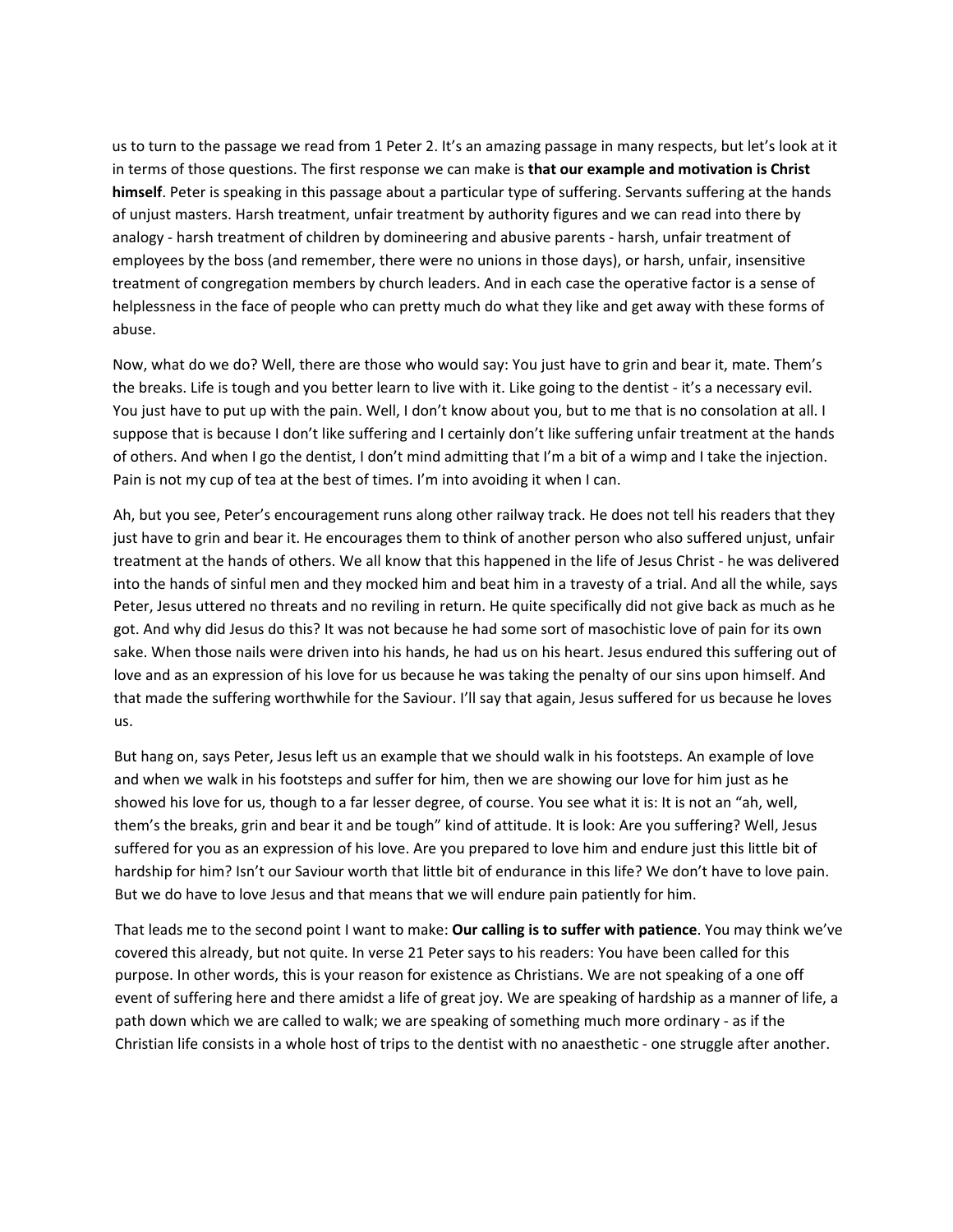I stress this point because it is so radical. There are those who present the gospel as if God is some sort of cosmic cure‐all for all life's woes. Believe on Jesus and you will be healed of your sickness and your mortgage will be paid off. Give yourself to Jesus and all your worries an trials will be over. Well, that may be true in heaven, but it is not true in this life. One of my colleagues told me recently that he had long since given up the idea that Christians will never experience hardship because they are Christians. If we are Christians, things are supposed to go right for us in life, right? We are supposed to be happy with no trials or woes and if things are not going right, then it must be that God is punishing us for something. We must have done something wrong ‐ else we would not be in this mess. But brothers and sisters, this is nonsense. The book of Job is in the Scriptures to teach us that not all suffering is the result of our sin. And Peter tells us that we have a calling in life to walk in the footsteps of Jesus in this very area.

Brothers and sisters, if you are in pain and suffering for some reason ‐ and you are suffering all the more because you know that although you are certainly not perfect, you have tried hard and you are sincere enough in your efforts as a Christian, but somehow, no matter what you try, you are still struggling, let me encourage you with this thought. There are many, many Christians who struggle with all sorts of burdens. There are people who live a godly life but are called to endure the deepest pain and suffering ‐ for no apparent reason. And we needn't make the mistake of saying with Job's friends that the reason for the pain is secret sins unconfessed. That's rubbish. But what we can say, as a general principle, is this: When Christians are called to suffer for no reason of their own doing, they have an opportunity to deepen an grow in their love for God and for the Saviour. And this is why some of the most sincere, godly people who are closest to their Lord, are also people who have endured in their lifetime, some of the greatest of pains. If you are a person who struggles, it is not because God does not love you. It is because the Christian life calls us to walk in the footsteps of Christ and in our suffering with patient endurance ‐ we have an opportunity to grow in our love for God. This is why Paul says that love bears and endures all things.

There is one other point that I want to make by way of encouragement and it concerns **our reward for perseverance in suffering**. At this point, you may think that I'm going to speak of wonderful, glorious rewards in heaven. Well, sorry to disappoint you. There may well be wonderful, glorious rewards in heaven for those who serve God in suffering but this is not the teaching of our text. Our text gives us an incentive that is at the same time more simple than that and yet much more profound as well.

In verse 19 we read, literally, "for this is grace" when for the sake of conscience toward God, a man bears up under sorrows. The point is repeated in verse 20 at the end ‐ "this is grace before or in the presence of God". So the reward we are speaking of is the appreciation of God. It is the simple declaration of the Lord to us: Well done! What you have shown in your perseverance in hardship is what I call "grace". Other people might call it plain stupidity - going to the dentist and declining the anaesthetic. But God knows we have hung in there for him because we love him and his response is to acknowledge our perseverance as grace in his sight. He finds it valuable. Think about this - that we can do something that God actually finds valuable - and we are not speaking of buildings built or numbers of people converted as a result of mission work. We are speaking of something that is often intensely private ‐ just between you and God ‐ your suffering and yet your perseverance through that suffering. No‐one really knows. No‐one shares what you have gone through. Only you and God. What is that worth of that on a scale of value? Hanging in there only because we love God? Well, God says that to him, it is a grace that he takes as a personal gift from you to him.